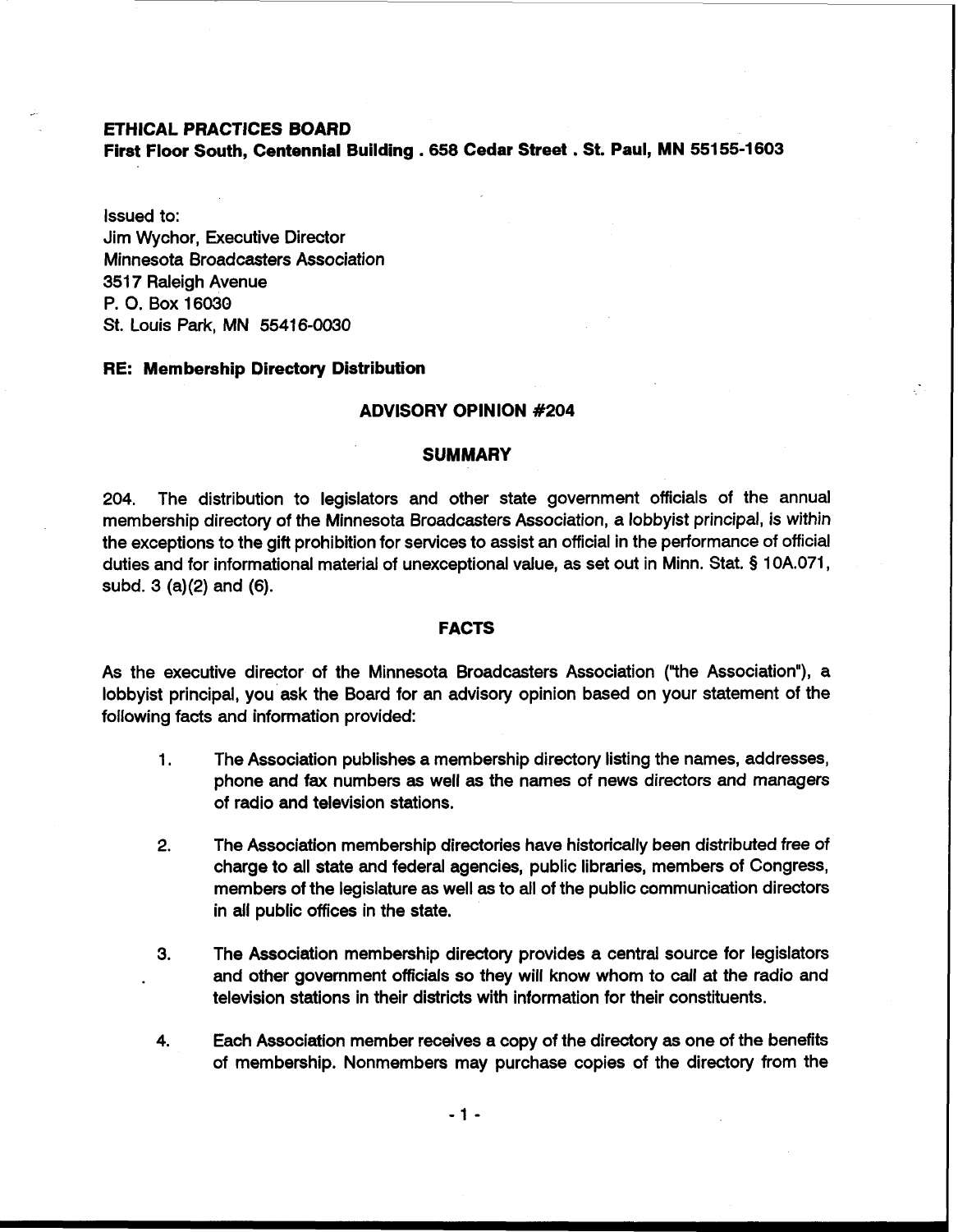Association for \$25.00 per directory.

# **QUESTION**

May the Association provide copies of its annual membership directory to legislators and other state government officials free of charge to assist them in the performance of their legislative duties?

# **OPINION**

Yes. The distribution to legislators and other state government officials of the annual membership directory of the Minnesota Broadcasters Association, a lobbyist principal, is within the exceptions to the gift prohibition for services to assist an official in the performance of official duties and for informational material of unexceptional value, as set out in Minn. Stat. **5** 1 OA.071, subd. 3 (a)(2) and (6).

Issued: *3-* /-- *qz* 

. . .

Douglas H. lers. **Ethical Practices Board** 

# **PERTINENT STATUTES**

Minn. Stat. § 1 OA.O1 DEFINITIONS provides:

Subd. 11. (a) "Lobbyist"means **an** individual:

(1) engaged for pay or other consideration, or authorized to spend money by another individual, association, political subdivision, or public higher education system, who spends more than five hours in any month or more than \$250, not including the individual's own travel expenses and membership dues, in any year, for the purpose of attempting to influence legislative action or administrative action, or the official action of a metropolitan governmental unit, by communicating or urging others to communicate with public or local officials. ...

Subd. 18. "Public official" means any: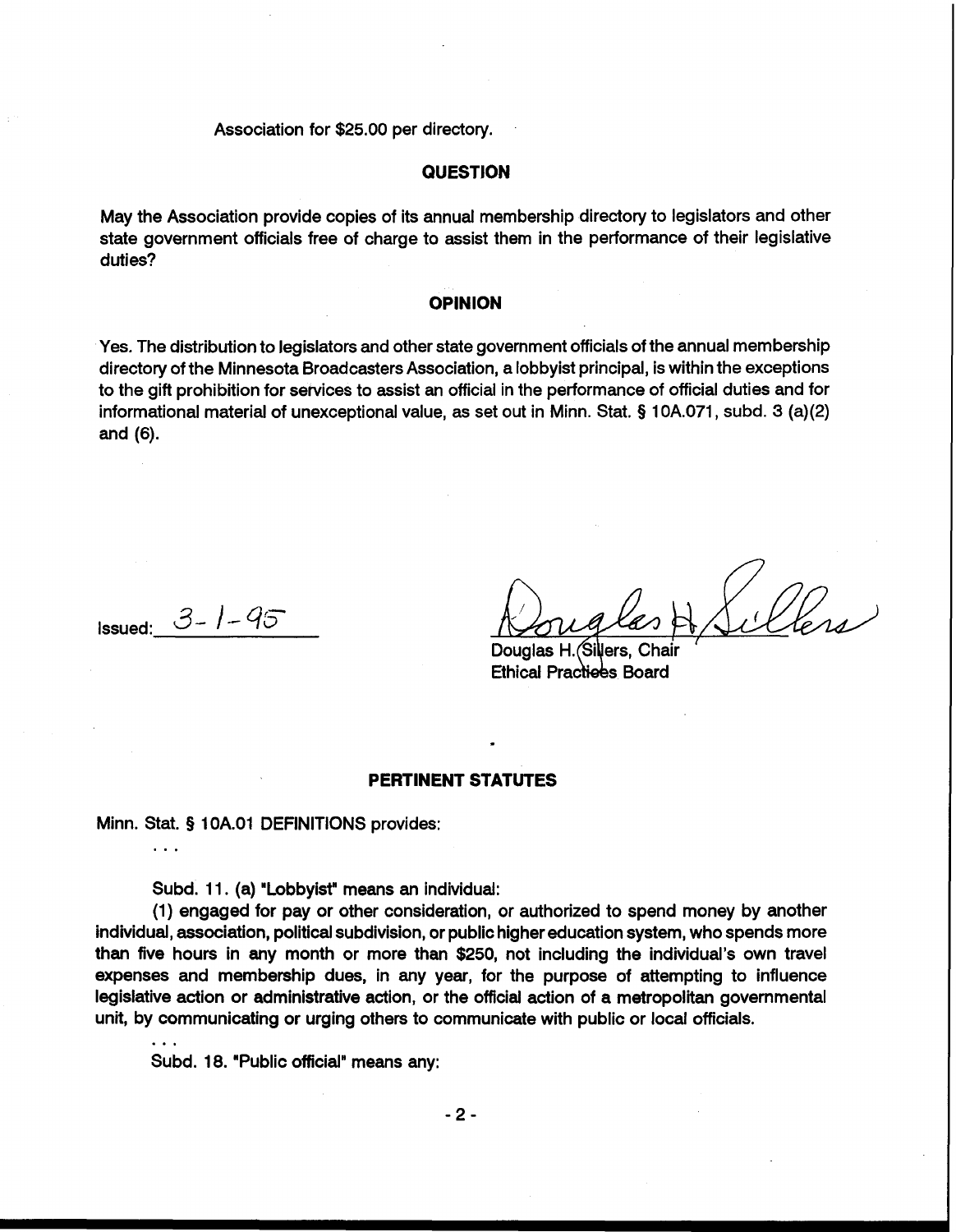(a) member of the legislature;

(b) constitutional officer in the executive branch and the officer's chief administrative deputy;

(c) member, chief administrative officer or deputy chief administrative officer of a state board or commission which has at least one of the following powers: (i) the power to adopt, amend or repeal rules, or (ii) the power to adjudicate contested cases or appeals;

(d) commissioner, deputy commissioner, or assistant commissioner of any state department as designated pursuant to section 15.01 ;

(e) individual employed in the executive branch who is authorized to adopt, amend or repeal rules or adjudicate contested cases;

(9 executive director of the state board of investment;

(g) executive director of the Indian affairs intertribal board;

(h) commissioner of the iron range resources and rehabilitation board;

(i) commissioner of mediation services;

(i) deputy of any official listed in clauses (e) to (i);

(k) judge of the workers' compensation court of appeals;

(I) administrative law judge or compensation judge in the state office of administrative hearings or referee in the department of jobs and training;

(m) solicitor general or deputy, assistant or special assistant attorney general;

(n) individual employed by the legislature as secretary of the senate, chief clerk of the house, revisor of statutes, or researcher, legislative analyst, or attorney in the office of senate counsel and research or house research;

(0) member or chief administrative officer of the metropolitan council, regional transit board, metropolitan transit commission, metropolitan waste control commission, metropolitan parks and open spaces commission, metropolitan airports commission or metropolitan sports facilities commission;

(p) the director of the racing commission, the director of the gambling control board, the director of the state lottery, and the deputy director of the state lottery;

(q) director or the division of gambling enforcement in the department of public safety;

(r) member or executive director of the higher education facilities authority; or

(s) member of the board of directors or president of the Minnesota world trade center corporation.

. . .<br>Subd. 28. **Principal**. "Principal" means an individual or association that:

(1) spends more than \$500 in the aggregate in any calendar year to engage a lobbyist, compensate a lobbyist, or authorize the expenditure of money by a lobbyist; or

(2) is not included in clause (1) and spends a total of at least \$50,000 in any calendar year on efforts to influence legislative action, administrative action, or the official action of governmental units, as described in section 10A.04, subdivision 6.

Minn. stat. **5** 10A.071 CERTAIN GIFTS BY LOBBYISTS AND PRINCIPALS PROHIBITED provides:

Subdivision 1. **Definitions.** (a) The definitions in this subdivision apply to this section. (b) "Gift" means money, real or personal property, a service, a loan, a forbearance or